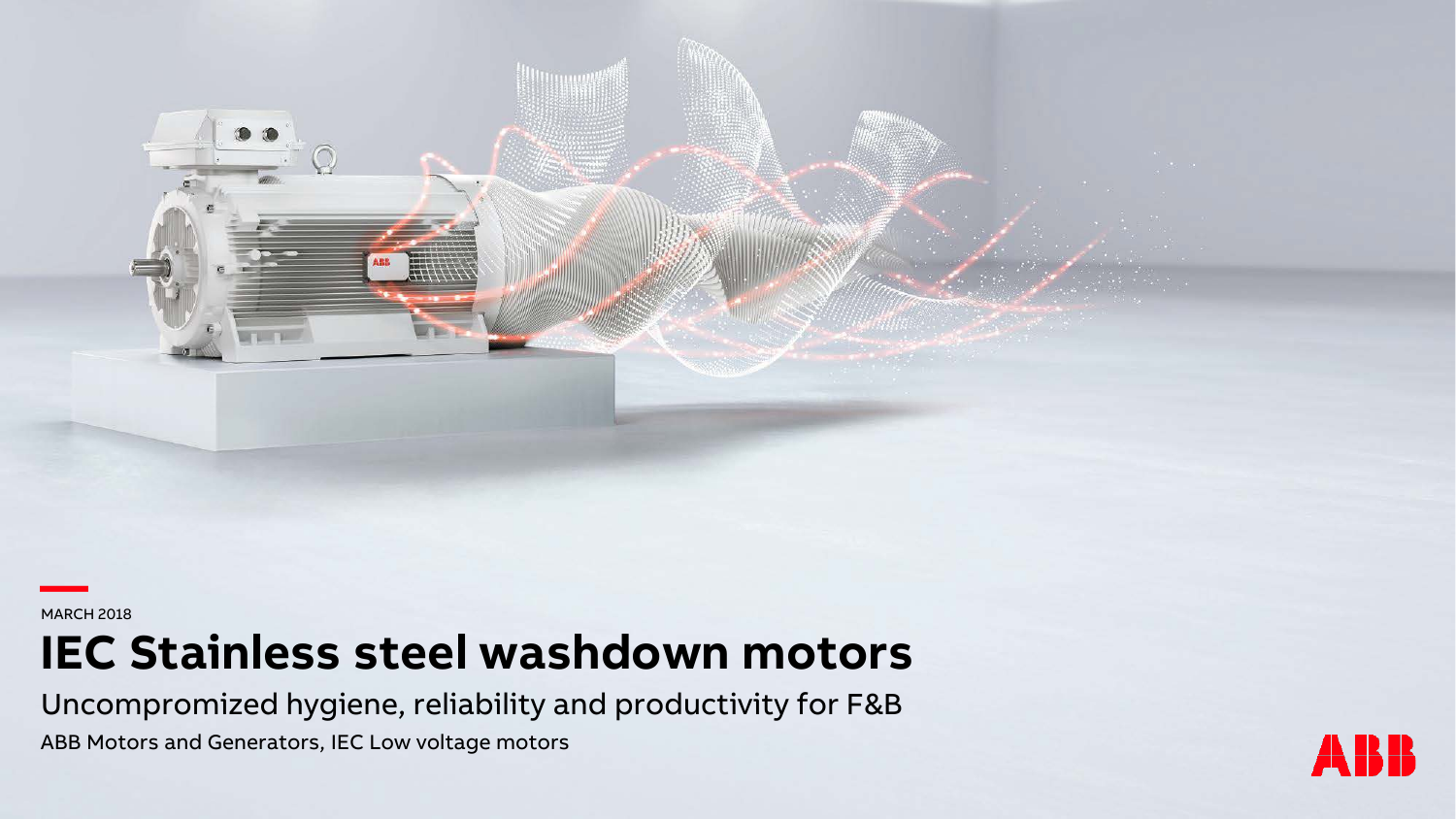

Industry challenges

**Food safety**

**—**

Many concerns with food contamination (listeria, salmonella, etc.) Difficulty keeping equipment clean and contamination free

**Process reliability**

Equipment failing too soon due to harsh washdown environments All materials do not withstand frequent sanitation

**Energy efficiency**

How to reduce overall operating costs, and match the sustainability goals? Electric motors account huge potential to use energy more efficiently Energy efficiency regulations vary depending on country and region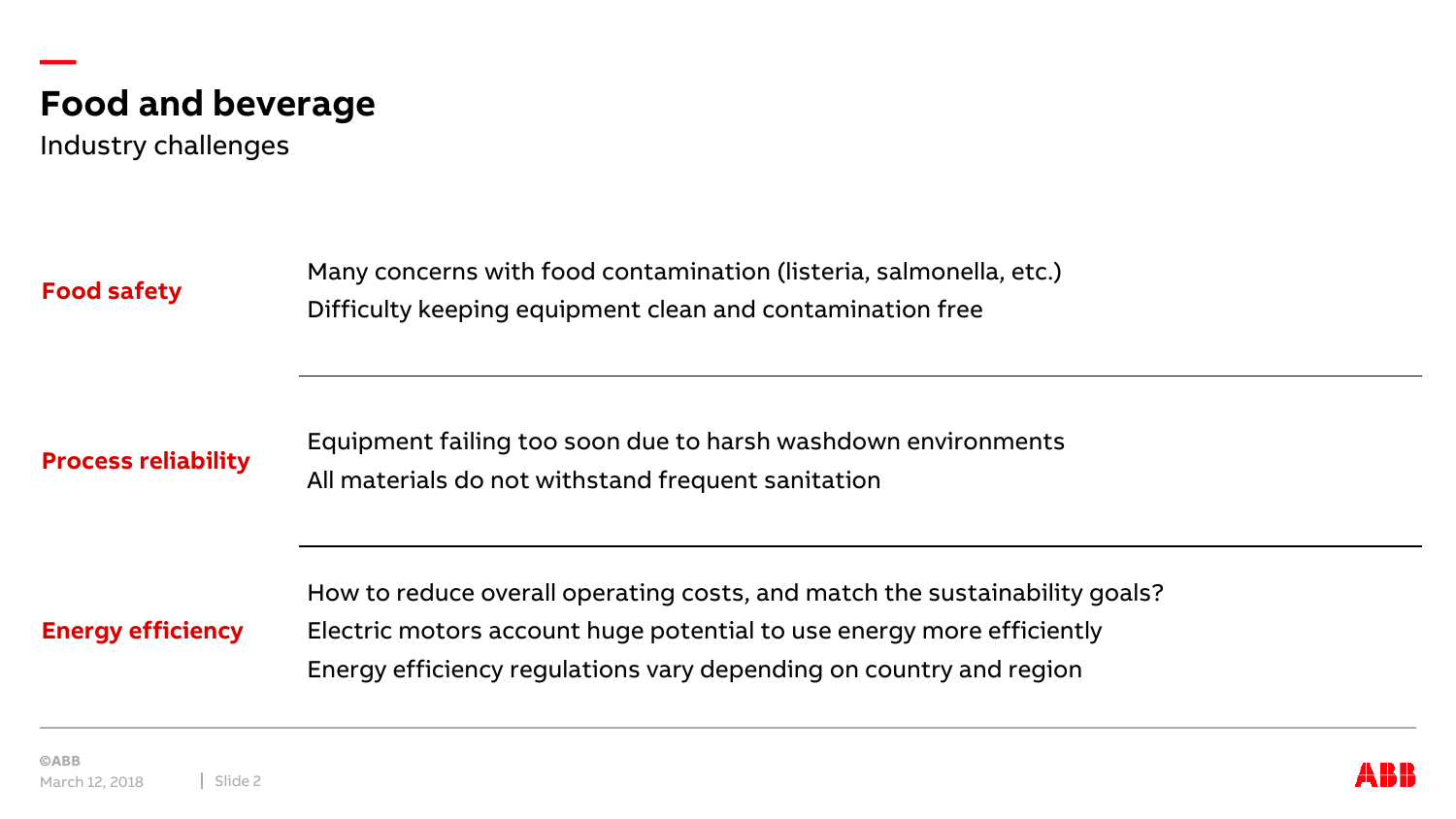

Hygiene design principles

Equipment must be…





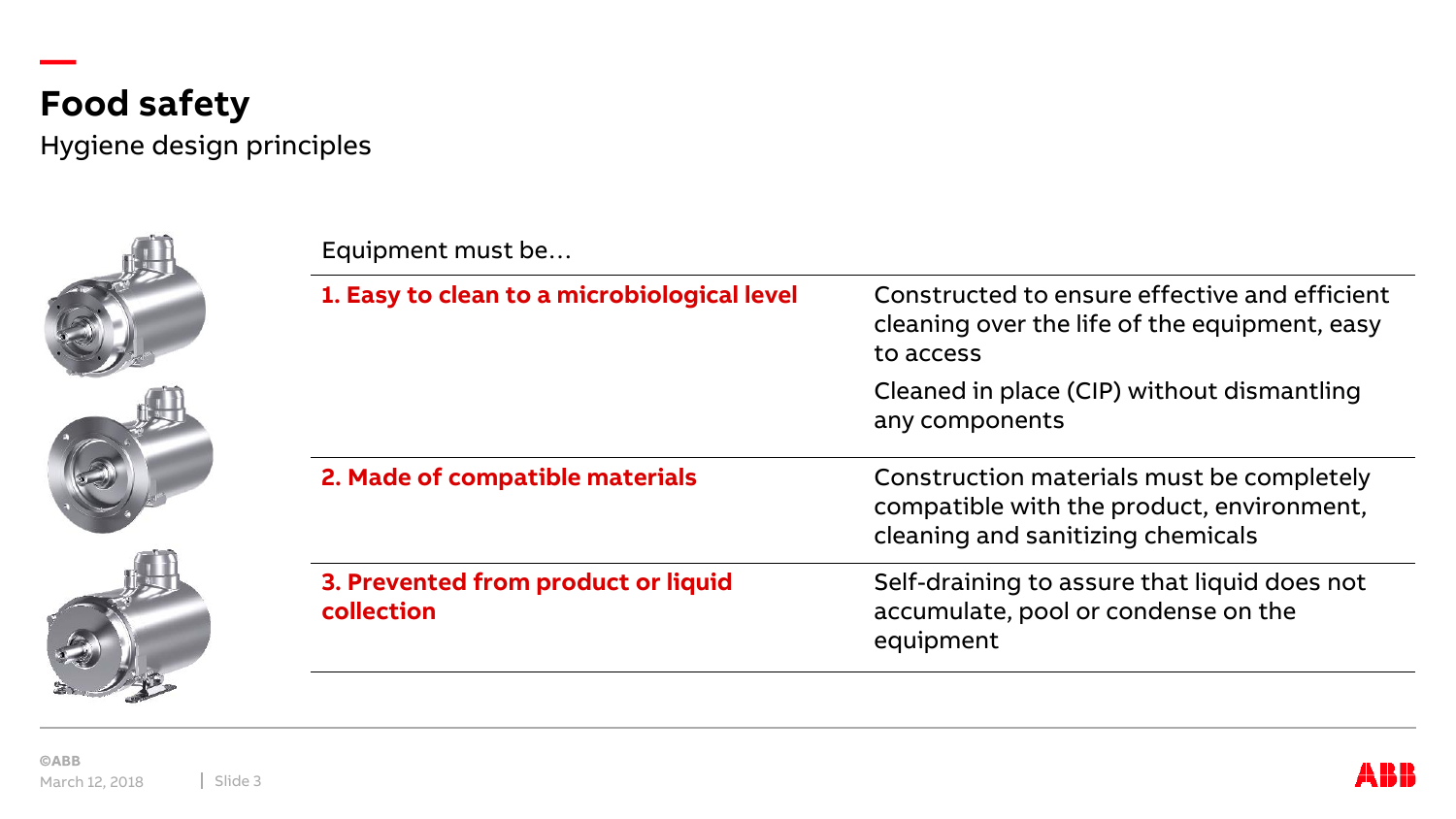### **Food safety and reliability**

Three factors that impact a products' washdown features

**Hygiene design principles**

**—**

Meet the needs of incidental food contact? (material and surface finish)

**Process reliability** 

Protection against spray and contaminants

**Lubrication technology**

Type of lubricant used is food safe? (example H1 grease)

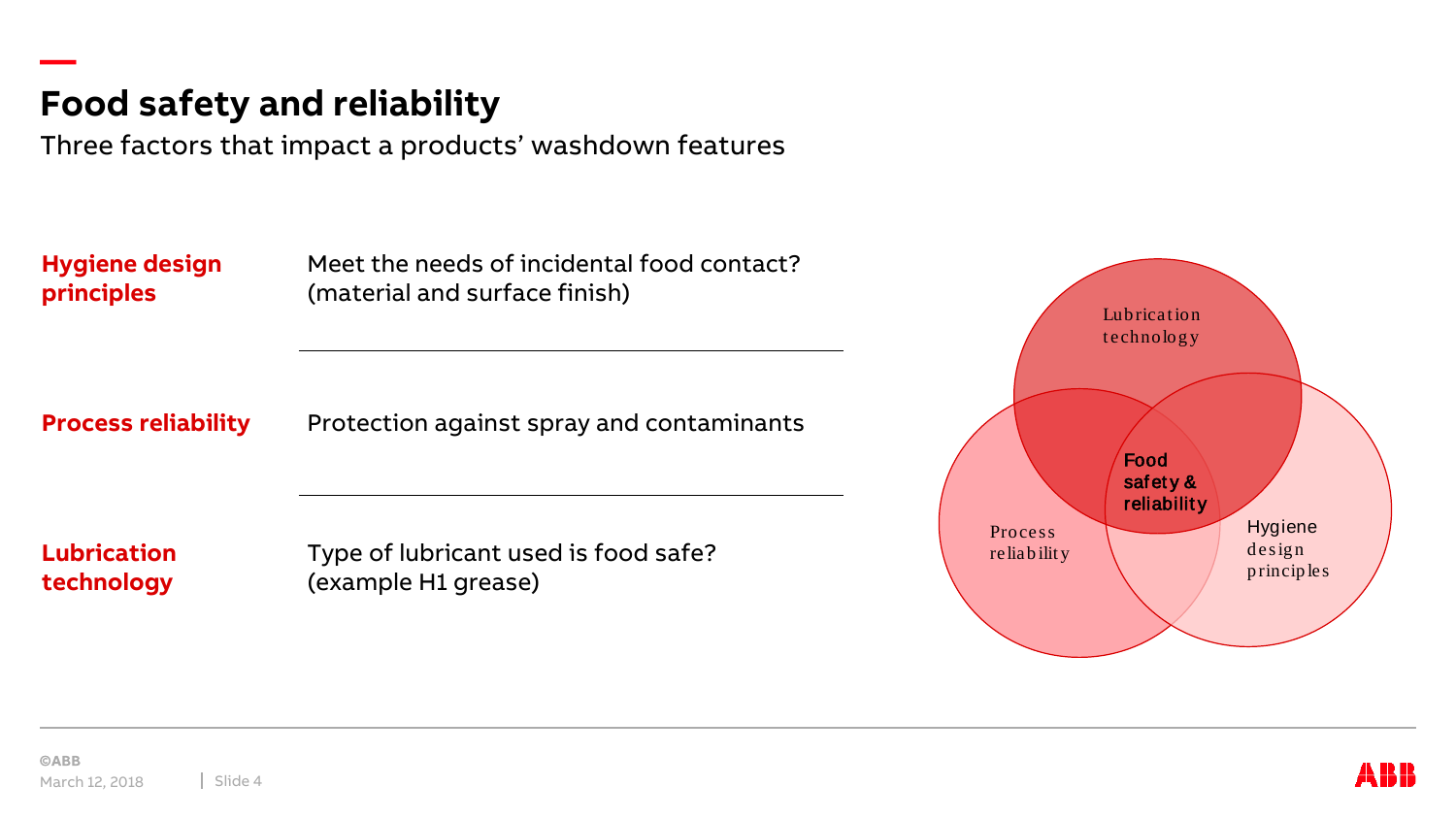

Hygiene design principles







| Equipment must be                                 |                                                                                                                             |  |  |  |  |
|---------------------------------------------------|-----------------------------------------------------------------------------------------------------------------------------|--|--|--|--|
| 1. Easy to clean to a microbiological level       | Constructed to ensure effective and efficient<br>cleaning over the life of the equipment, easy<br>to access                 |  |  |  |  |
|                                                   | Cleaned in place (CIP) without dismantling<br>any components                                                                |  |  |  |  |
| 2. Made of compatible materials                   | Construction materials must be completely<br>compatible with the product, environment,<br>cleaning and sanitizing chemicals |  |  |  |  |
| 3. Prevented from product or liquid<br>collection | Self-draining to assure that liquid does not<br>accumulate, pool or condense on the<br>equipment                            |  |  |  |  |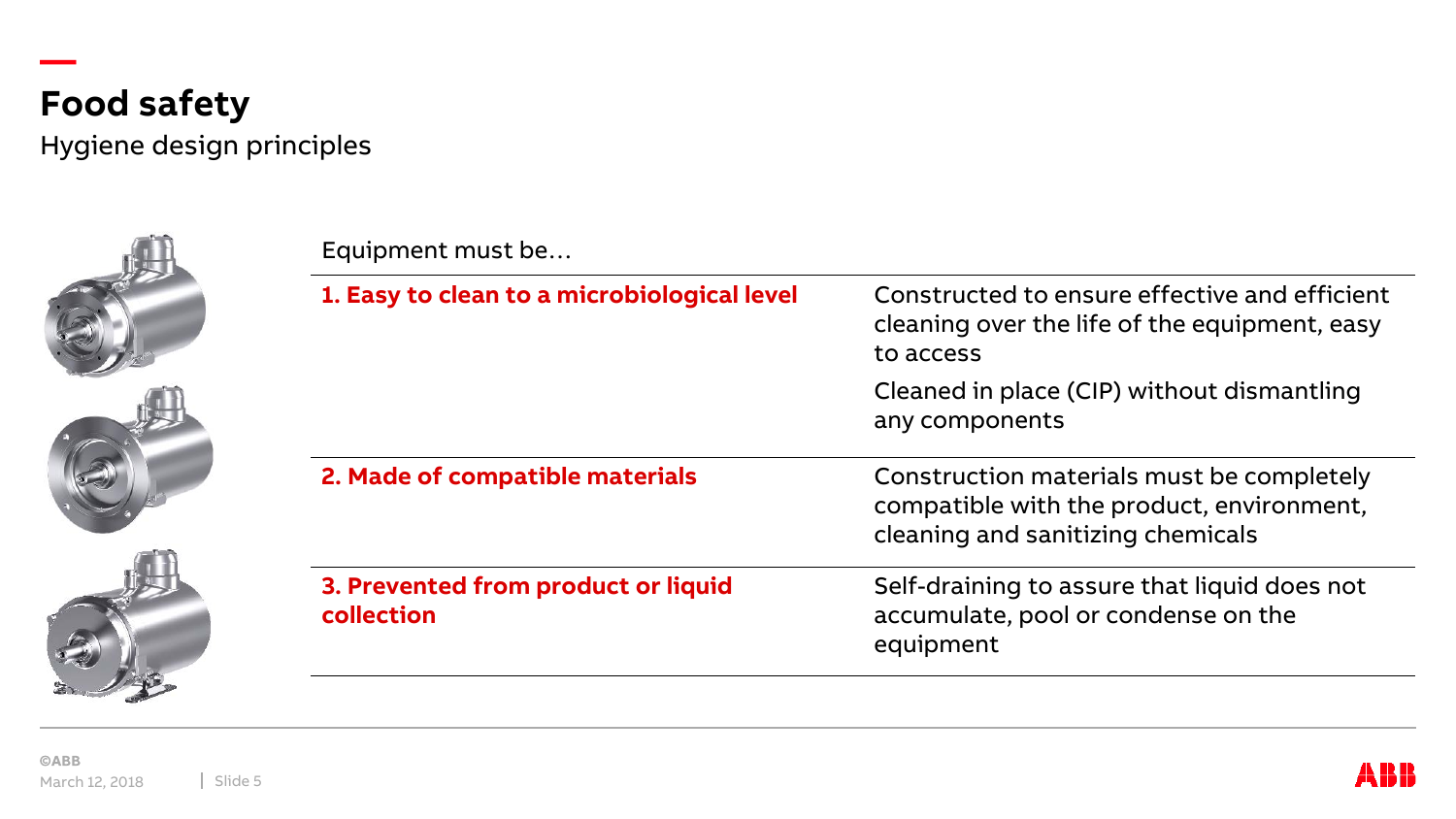### **Process reliability**

**—**

Why to choose a washdown motor?

Food processing environment with frequent sanitation exposes electric motors to many risks

– Surface corrosion, bearing failures due to grease washout, electrical failures

A stainless steel washdown motor can prevent these failures and avoid unwanted interruptions in the process



CLOSE RANGE WATER SPRAYS FROM DIFFERENT ANGLES

#### **Ultimate protection for very harsh environments and sanitation needs**

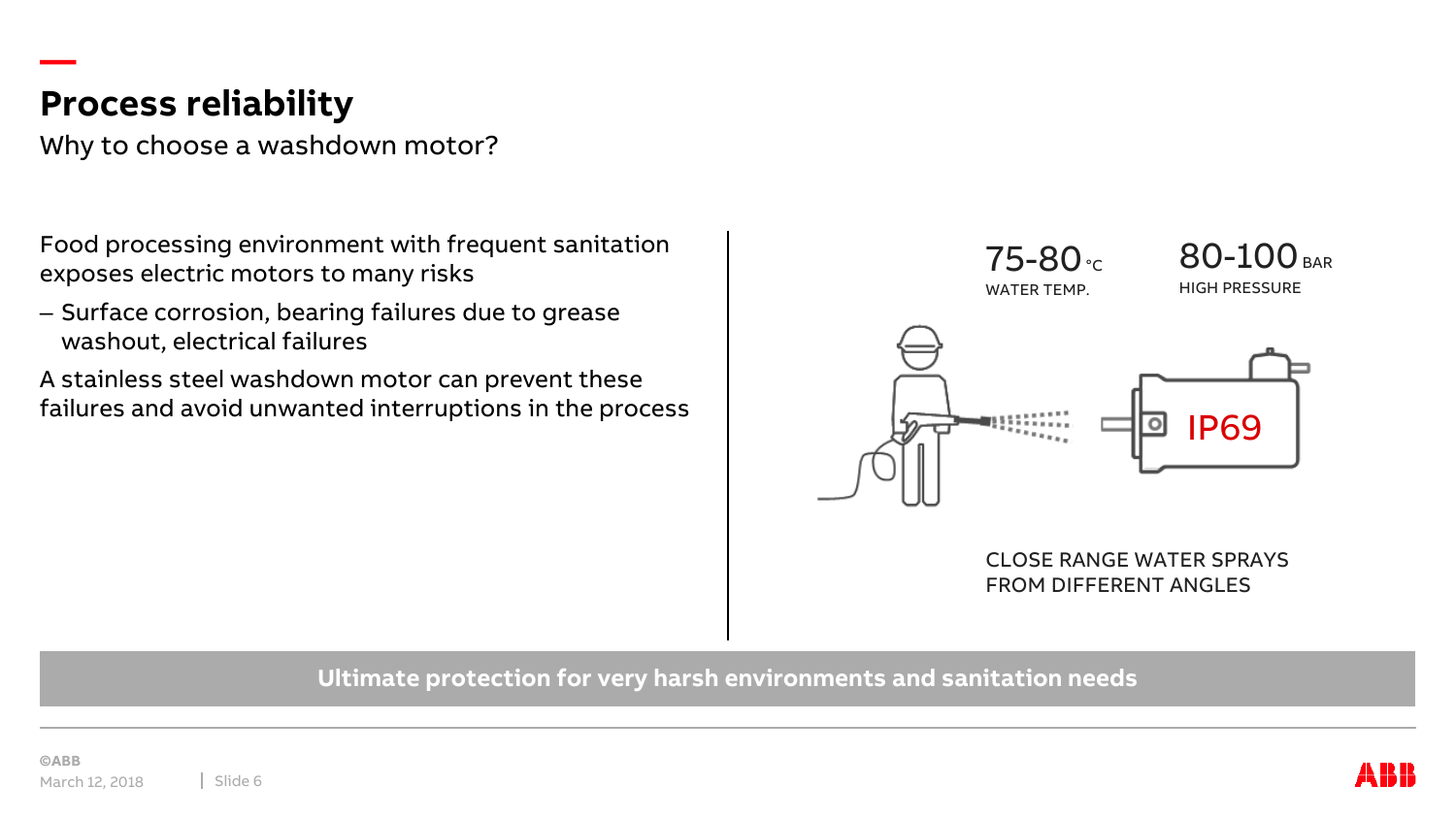## **Lubrication technology**

**—**

The lubricant types in food-grade applications are broken into categories based on the likelihood they will contact food

| <b>H1 lubricants</b> | Food-grade lubricants used in food processing environments where there is some<br>possibility of incidental food contact                            |
|----------------------|-----------------------------------------------------------------------------------------------------------------------------------------------------|
| <b>H2 lubricants</b> | Lubricants used on equipment and machine parts in locations where there is no<br>possibility that the lubricant or lubricated surface contacts food |
| <b>H3 lubricants</b> | Also known as soluble or edible oil, are used to clean and prevent rust on hooks,<br>trolleys and similar equipment. Not suitable for food contact. |

**EHEDG clearly promotes the use of H1 lubricants in food production**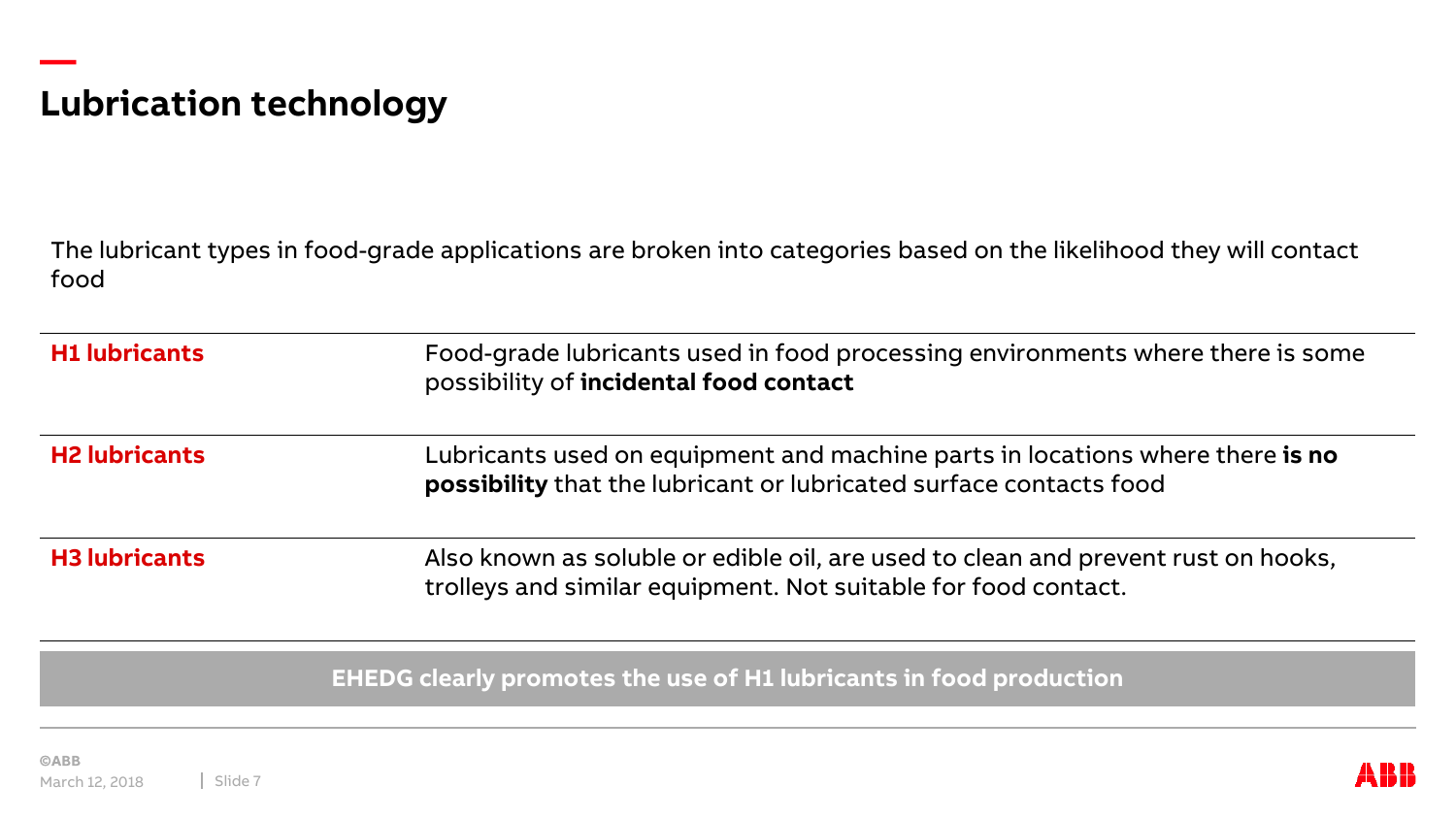# **— Low voltage motors for food and beverage industry**

Key issues

#### **Food safety**

– Uncompromized hygiene solution with stainless steel motors **Productivity**

- Reliable products in harsh conditions reducing downtime
- High efficiency motors IE3

#### **Products**

IEC Stainless steel encapsulated motors 0,37 – 7,5 kW for washdown environments

Paint free solutions and other F&B specific modifications to increase food safety & reliability

Wide range of standard industrial motors and motors for explosive atmosphere.

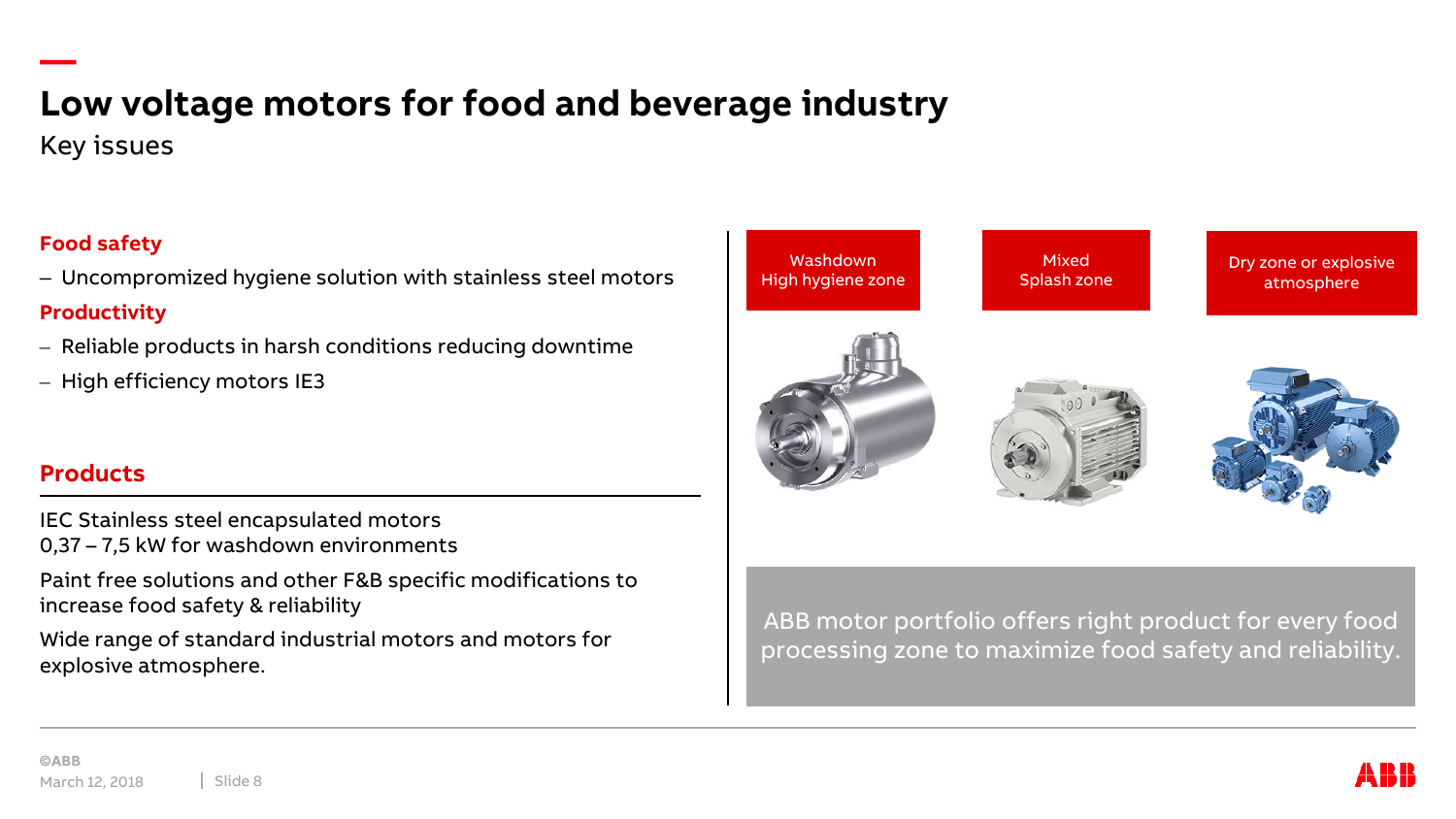Scope for the first sales release

#### **Available March 2018**

Frame sizes 80 - 100

**—**

- 2 6 pole, 0,375 3 kW
- Insulation class F / temperature rise class F
- Frame sizes 80-90 IC410 (TENV), frame size 100 IC411 (TEFC)
- Frame sizes 80-90 B14, B5 mounting, frame size 100 B3, B14, B5 mountings
- $-$  IE3 both 50 and 60 Hz
- Voltage code S (230 / 400 V)
	- Same motor rated also 460 V @ 60 Hz
- Include VC436, PTC- thermistors 3 in series 150 ºC, in stator winding
- Available from stock only (CSE)

Range will be extended up to frame size 132 in Q3/2018

#### **Technical data**

IEC Stainless steel encapsulated motors

|                          |                        |                       |                   |                | <b>Efficiency</b><br>1:3014 | IEC60034-30-      |                    |                                | <b>Current</b> |              | Torque                      |                    | Hament<br>of inertial |                                     | Sound        |                            |
|--------------------------|------------------------|-----------------------|-------------------|----------------|-----------------------------|-------------------|--------------------|--------------------------------|----------------|--------------|-----------------------------|--------------------|-----------------------|-------------------------------------|--------------|----------------------------|
| Out-<br>put<br><b>KW</b> | Hatar type             | Product code          | Cooling<br>method | Speed<br>r/min | <b>Bull</b><br>load<br>100% | 3/4<br>load<br>高味 | 1/2<br>load<br>50% | <b>Power</b><br>factor<br>easí | ь<br>A         | しんしゅう しょうしょう | T <sub>H</sub><br><b>Nm</b> | Т,/<br>$T_{\rm H}$ | $T_{\rm h}/T_{\rm H}$ | $J = 1/4$<br>œ<br>ligm <sup>a</sup> | Waight<br>ka | pressu<br>relevel<br>لی dB |
|                          | 3000r/min=2poles       |                       |                   | 400 V 50 Hz    |                             |                   |                    |                                |                |              |                             | CENELEC design     |                       |                                     |              |                            |
| 0.SS                     | нзна вонаг             | BGRAOSESIO-RE         | <b>IC410</b>      | 2899           | 80.S                        | 79,9              | 767                | 0,89                           | ш              | 7.5          | T8T                         | 2,3                | 3.8                   | 0.0034                              | 23           | SO.                        |
| 0.75                     | <b>H3HASOH B2</b>      | 3GRA08L320-AB         | IC410             | 2891           | 84.6                        | 84,7              | 82,3               | 0,88                           | 145            | 7,7          | 248                         | 2,3                | 37                    | 0.00339                             | 23           | 47                         |
| TT                       | нзна вонса             | BGRA08L330-AB         | IC410             | 2877           | 832                         | 88.6              | 82.1               | 0.90                           | 212            | 7.9          | 364                         | 2.4                | 38                    | 0.00328                             | 23           | 47                         |
| 1s                       | <b>N3NA 90HA2</b>      | BGRADGEBLOW-B         | <b>IC410</b>      | 2903           | 88.3                        | 80.0              | 88.2               | αau                            | 271            | 87           | 4,93                        | 88                 | 4.3                   | 0.0354                              | sa.          | 44                         |
| 2,2                      | <b>NSNA 90N B2</b>     | 3GRAO GES20-A B       | IC410             | 2021           | 80.8                        | 90,2              | 89.3               | 0,89                           | 4,0            | 10,8         | 719                         | 34                 | S.B                   | 0,0354                              | sa           | 44                         |
| з                        | <b>H3HA100LA2</b>      | BORAIOISIO-RE         | <b>ICALL</b>      | 2005           | 88.9                        | 88,2              | 87,8               | αœ                             | \$34           | 0,1          | 986                         | 2,7                | 4,3                   | <b>OOLBI</b>                        | 60, S        | 68.                        |
|                          | 1500 r/min = 4 poles   |                       |                   | 400 V 50 Hz    |                             |                   |                    |                                |                |              |                             | CENELEC design     |                       |                                     |              |                            |
| 0,37                     | <b>N3NA 80 NA 4</b>    | 3GHA0823I0---B        | <b>K410</b>       | 14S6           | 813                         | 79.4              | 74.0               | 0,68                           | 0.98           | 7,6          | 2.47                        | 3,9                | 5,4                   | 0.0049                              | 23           | SO.                        |
| 0,SS                     | <b>H3HA 80 HB 4</b>    | 3GHA082320---B        | <b>K410</b>       | 1445           | 83,5                        | 82.7              | 79.4               | 0,77                           | L23            | 6,8          | 3.64                        | 2.6                | 3,9                   | 0.0059                              | 23           | SO.                        |
| 0,75                     | <b>N3NA 80 NC 4</b>    | 3GHA082330--- B       | <b>K410</b>       | 1436           | 83.4                        | 82.6              | 79.0               | 0,76                           | 47             | 7,5          | 5.0                         | 3.4                | 4, S                  | ೲೲ                                  | 83           | SO.                        |
| 1,1                      | <b>NSNA 90 NA 4</b>    | 3GHA0923I0---B        | <b>K410</b>       | 1444           | 84,6                        | 85.1              | 83,5               | 0,84                           | 2,2            | 7,0          | 7,3                         | 2,3                | 36                    | 0.0375                              | 48           | 44                         |
| 1,5                      | <b>NSNA 90 NB 4</b>    | 3GHA092320---B        | <b>K410</b>       | 1437           | 86.5                        | 87.5              | 86.9               | 0.87                           | 2.8            | 6,5          | 9.97                        | 1.9                | 33                    | 0'OTSS                              | sa           | 44                         |
| 2,2                      | <b>NSNA 100LA4</b>     | <b>BGHAIOZSIO---B</b> | K411              | 1461           | 880                         | 87.4              | 85.1               | 0.68                           | 5.36           | 8.7          | 14.4                        | 2.7                | S.Z                   | 0.0178                              | \$7          | 68                         |
| з.                       | нзна 1001 в 4          | 3GHAI02S20--- B       | <b>K411</b>       | 1463           | 88,3                        | 87,8              | 85,S               | 0,67                           | 7.24           | 9,0          | 19,6                        | 2,8                | 4,9                   | 0.0178                              | S7.          | 63                         |
|                          | $1000$ r/min = 6 poles |                       |                   | 400 V 50 Hz    |                             |                   |                    |                                |                |              |                             | CENELEC design     |                       |                                     |              |                            |
| 0.37                     | <b>NSNA SONAE</b>      | 3GHA0883IO-4B         | IC410             | 960            | 787                         | 76,9              | 713                | 0.98                           | ШS             | 5.4          | 373                         | 87                 | 3,9                   | 0.01.29                             | 83           | 47                         |
| 0.SS                     | <b>N3NA 90NA6</b>      | 3GRAD 9830-AB         | IC410             | 939            | 80.9                        | 80.0              | 763                | 0.67                           | 146            | S, B         | \$48                        | 21                 | 3.3                   | OOH7                                | 48.          | 44                         |
| 0.75                     | <b>N3NA 90N BE</b>     | 3GHA098320-4B         | IC410             | 964            | 831                         | 82.1              | 784                | 0.64                           | 202            | S, 4         | 7.43                        | 21                 | 3.4                   | 0.014                               | sa.          | 44                         |
| 1,1                      | нзна вонсе             | 3GHAO98380---B        | IC410             | 939            | 82,5                        | ଞ୍ଜ               | 788                | αæ                             | 5.81           | 5,4          | mо                          | 21                 | 3.4                   | 0.014                               | sa           | 44                         |
| 1,S                      | <b>H3HA100LA6</b>      | SCHALOSSIO-HB         | киш               | 977            | 88.6                        | 88.0              | ی≥⊗                | 0.64                           | 38             | 67           | 14,7                        | Tg                 | 4,0                   | <b>COISI</b>                        | ss.          | 63                         |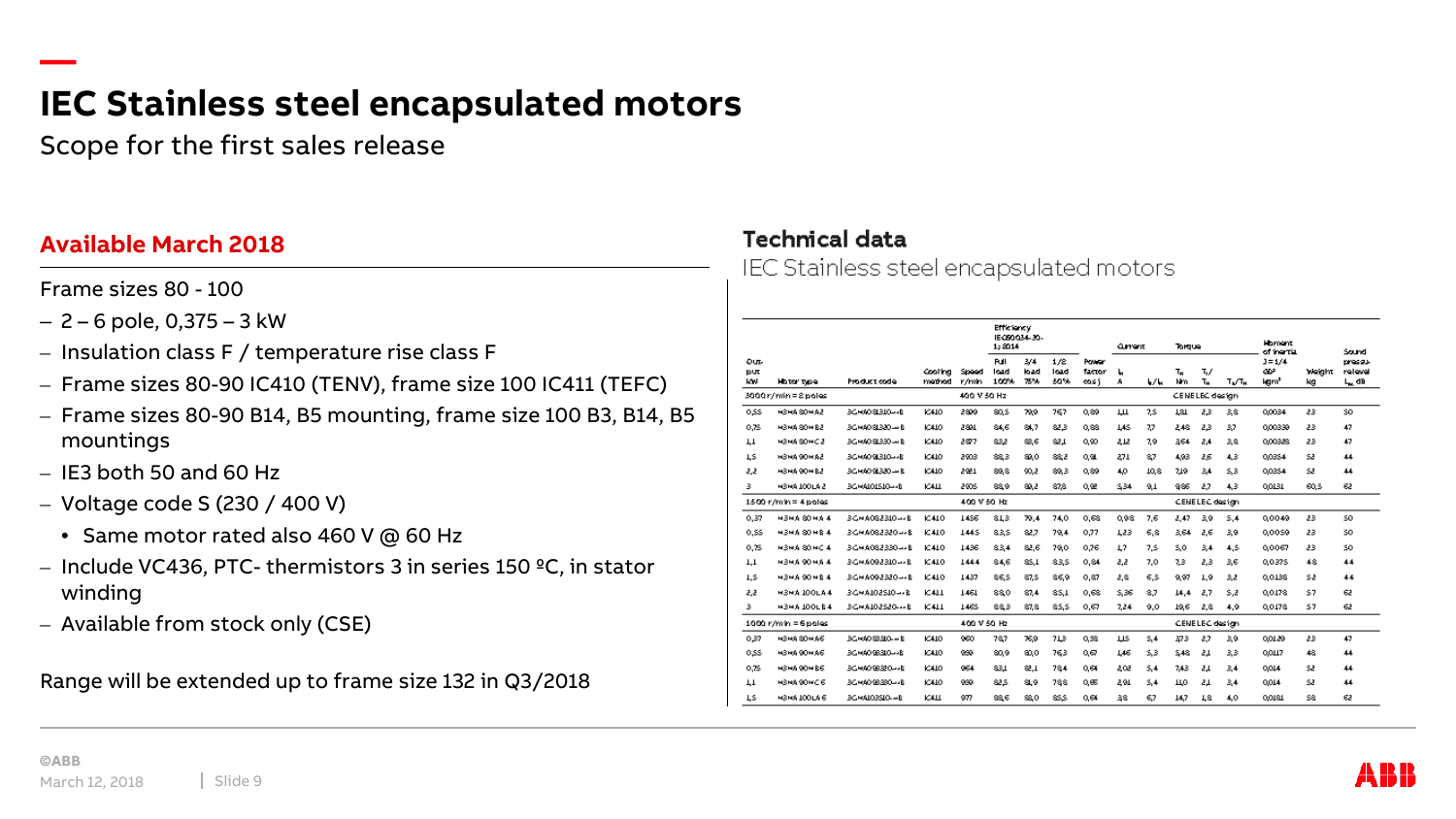Motors in brief

**—**

| Output               | 0.37 to 7.5 kW, 2-6 poles                           |
|----------------------|-----------------------------------------------------|
| Voltage/frequency    | 230-690 V, 50/60 Hz                                 |
| Mounting             | B14, B5, B3                                         |
| Ambient temperature  | $-15^{\circ}$ C - + 40 $^{\circ}$ C                 |
| Cooling              | TENV up to 90 frame<br>TEFC 100-132 frames          |
| Efficiency           | IE <sub>3</sub>                                     |
| Protection           | <b>IP69</b>                                         |
| Insulation/Temp rise | F/F                                                 |
| Certification        | CE, cUL, CCC                                        |
| <b>MEPS</b>          | EU MEPS, IHP, AU MEPS, China<br><b>Energy Label</b> |



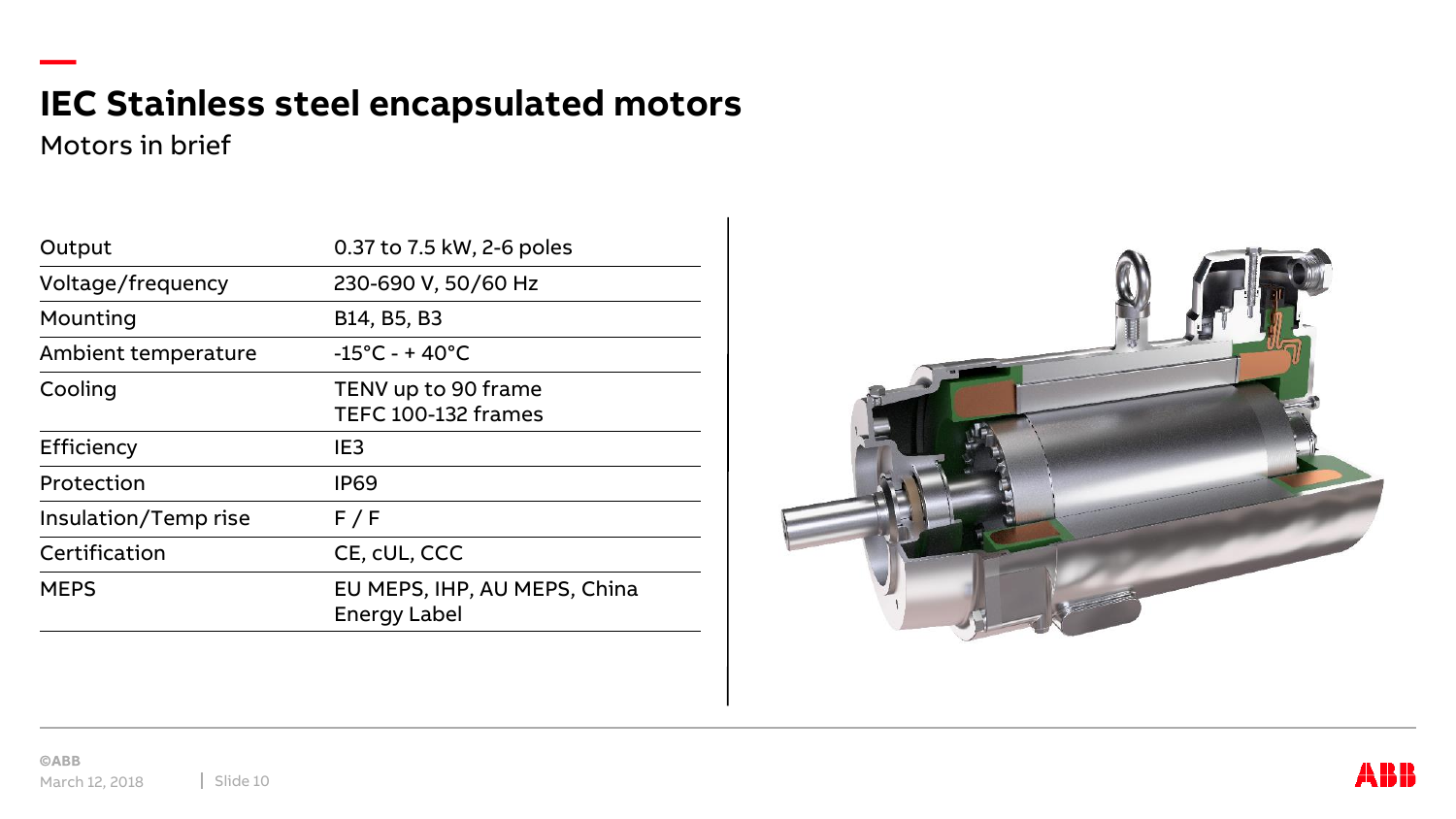Designed for ultimate reliability in extreme conditions

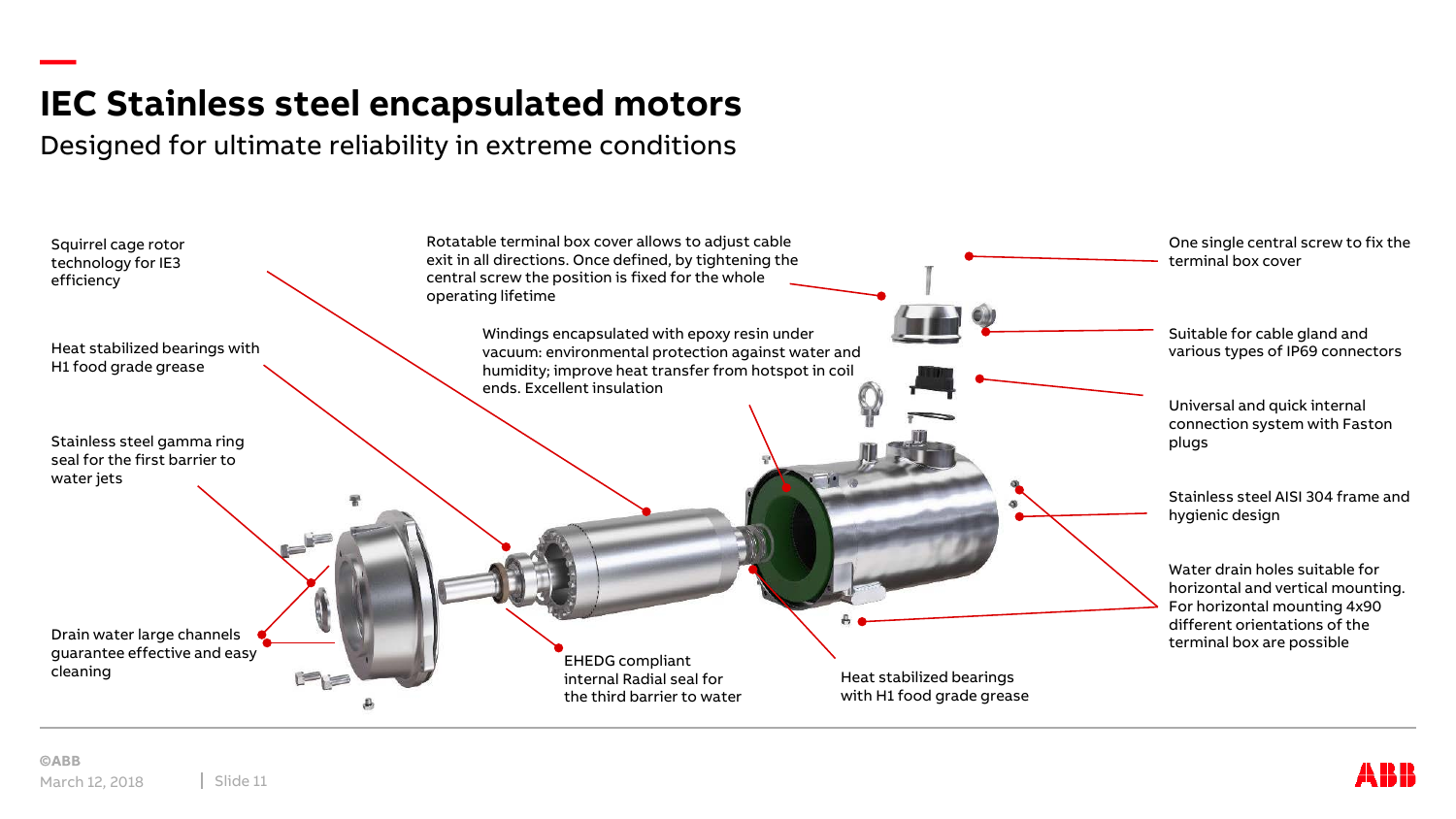Mounting arrangements



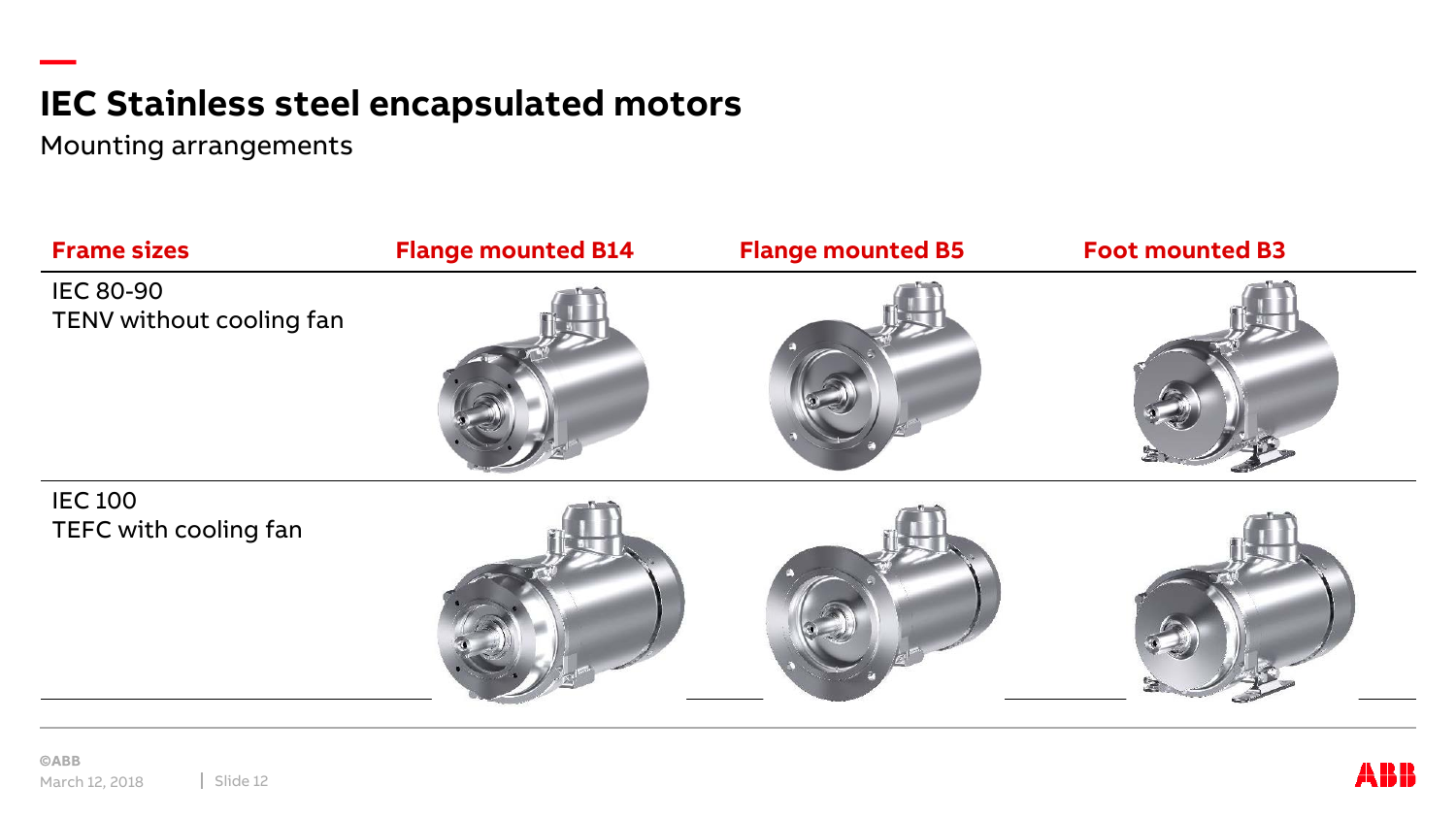Checklist for selecting stainless steel motors



**—**

| Designed according to<br>hygienic principles | Withstand harsh washdown<br>conditions and high humidity                                                          |
|----------------------------------------------|-------------------------------------------------------------------------------------------------------------------|
|                                              | Compatible with clean-in<br>methods to reduce cleaning<br>times                                                   |
|                                              | Smooth, self-draining housing                                                                                     |
| IP69 ingress protection                      | Superior and essential for<br>providing effective sealing                                                         |
| No cooling fan                               | Non-ventilated design = easy to<br>clean, do not harbor dirt                                                      |
| Food-grade lubricant                         | H1 rated lubricants maximize<br>food safety and avoid potential<br>contamination                                  |
| Encapsulated windings                        | Ensures a longer lifetime in<br>humid conditions and therefore<br>helps to reduce the total cost of<br>ownership. |

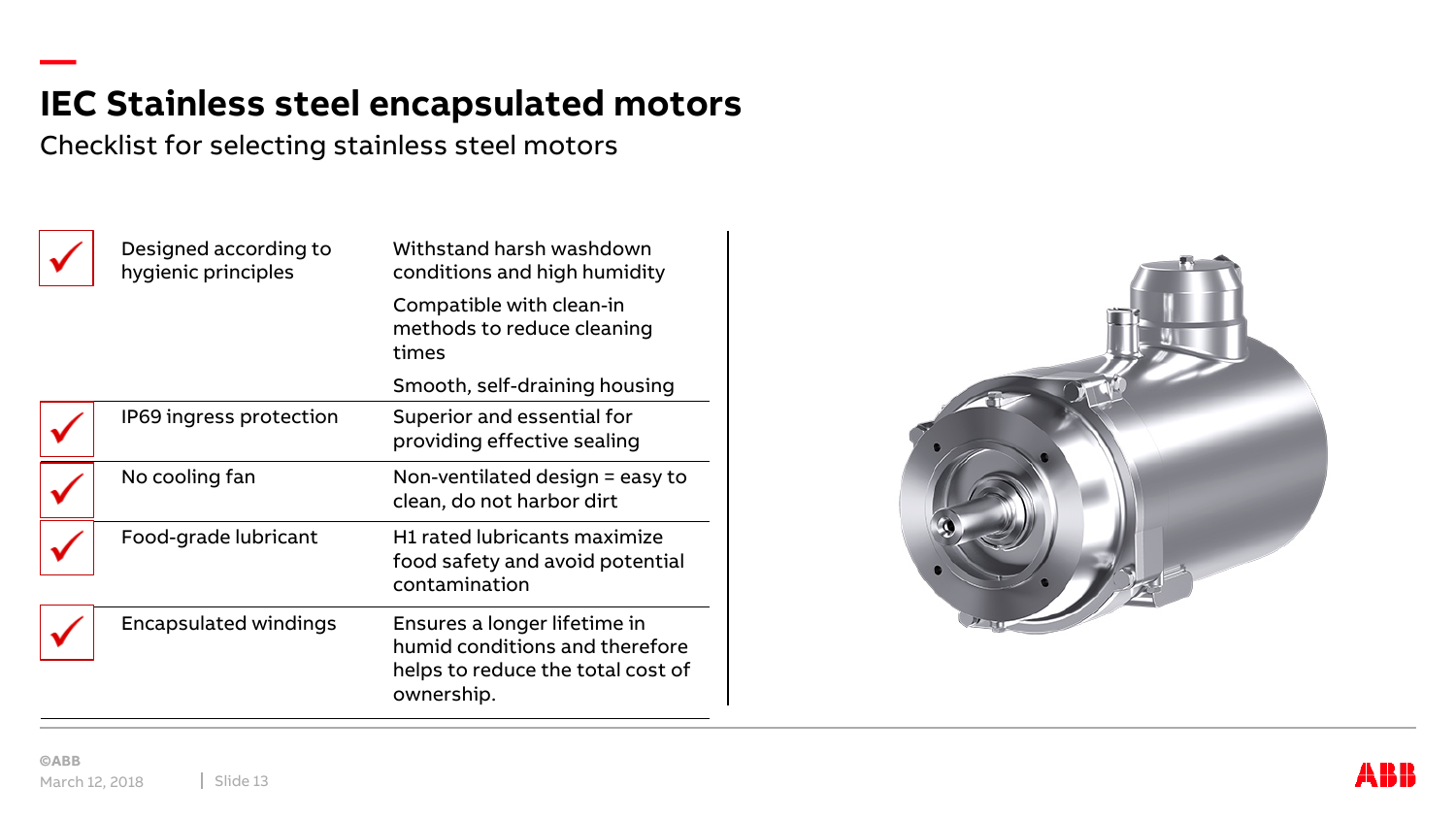Perfect solution for food and beverage industries

#### **Food safety and reliability**

**—**

| IP69 protection              | Withstands extreme washdown situations                 |
|------------------------------|--------------------------------------------------------|
| <b>Encapsulated windings</b> | Long lifetime in extreme humid conditions              |
| H1 food grade grease         | Safe operation in food processing<br>environment       |
| <b>TENV</b> cooling          | Very easy to clean                                     |
| IE3 efficiency               | Lower operation costs and lower surface<br>temperature |
| <b>Flexibility</b>           |                                                        |
| 0.37 to 7.5 kW, 2-6 poles    |                                                        |
| 230-690 V, 50/60 Hz          | For export machinery                                   |
|                              |                                                        |

B14, B5, B3 mounting Fits for every application



**©ABB** March 12, 2018 | Slide 14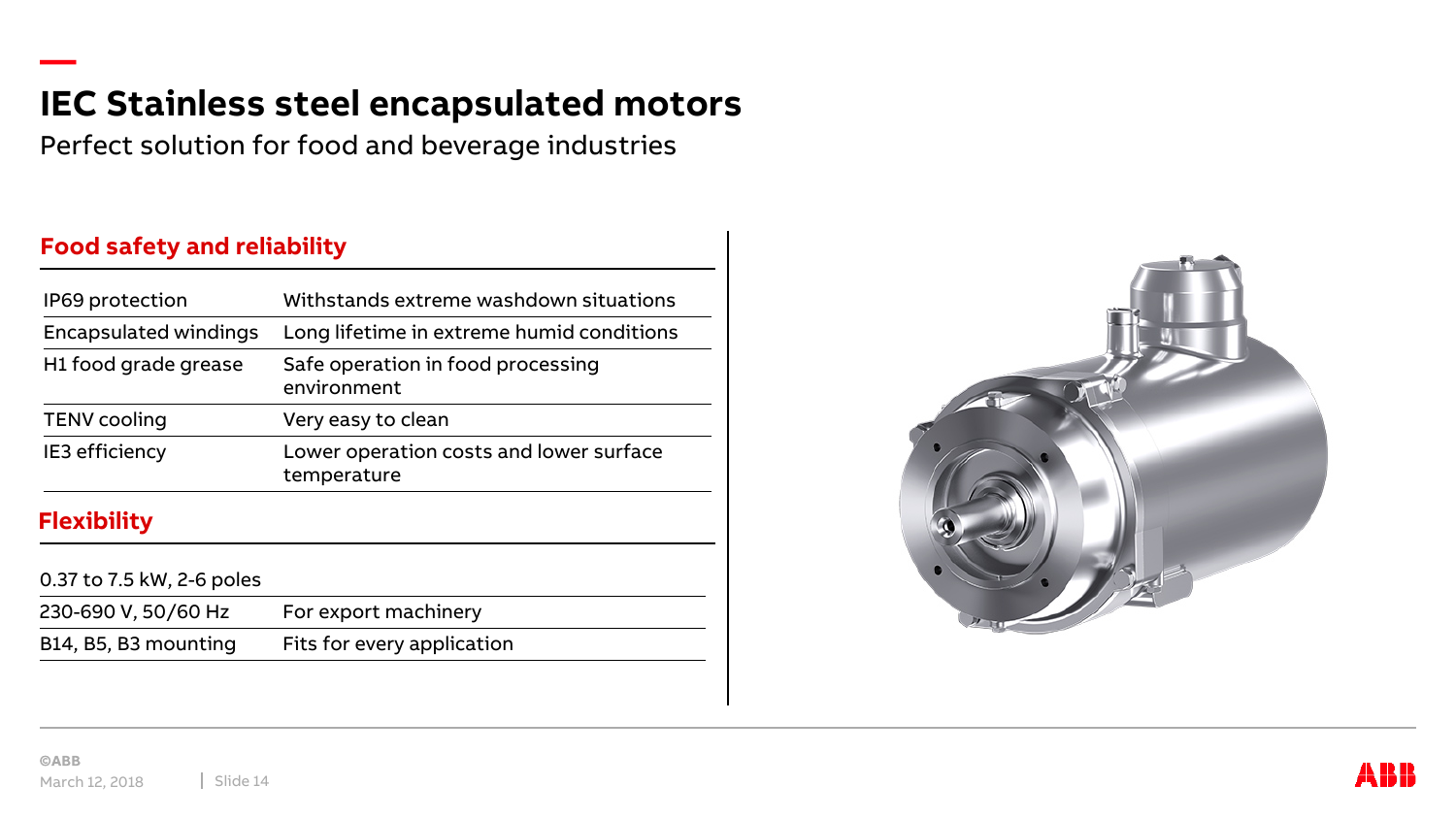### **How can we help you in your challenges?**

We are constantly developing our product portfolio…

How can we further you and your customers?



Visit our web site for IEC low voltage motors for Food [and beverage](http://new.abb.com/motors-generators/iec-low-voltage-motors/special-application-motors/motors-for-food-and-beverage)





**—**